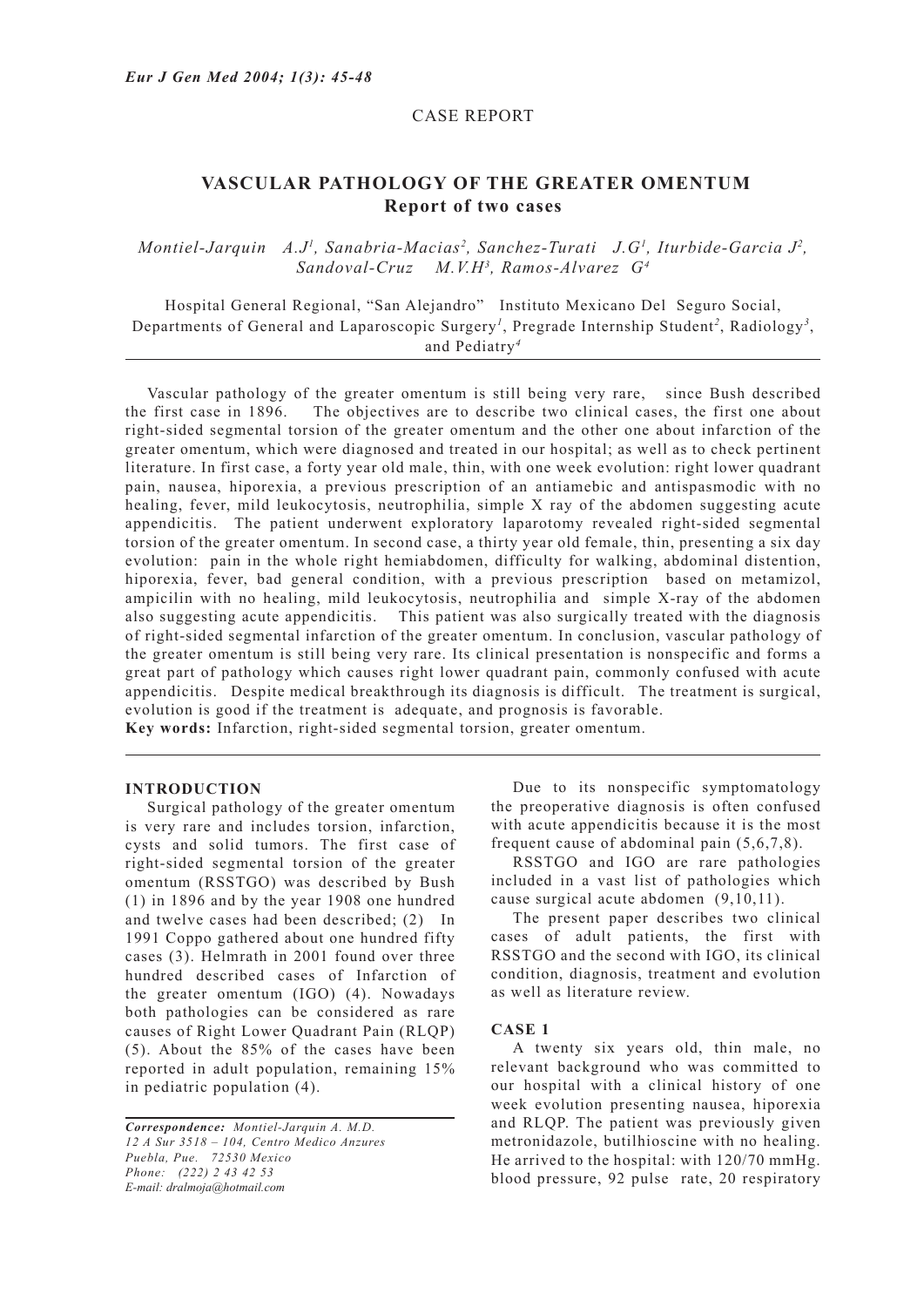

**Figure 1.The plain film of the abdomen of first case**

rates, 38.1 Celsius degrees body temperature, no peritoneal irritation, RLQpain, and reboundtenderness. The white blood cell count was 11200/mm*<sup>3</sup>* , 84% neutrophils, plain film of the abdomen revealed scoliosis, undefined shape of the right-sided psoas muscle, ileus and undefined shape of the sacro iliac joint (Figure 1). With the presumptive diagnosis of acute appendicitis exploratory laparotomy was done which was revealed hemorrhage, fibrin and vascular infarction in an area of about ten square cms. due to RSSTGO (Figure 2). The affected area of the greater omentum was resected and also appendectomy was performed.

#### **CASE 2**

A twenty year old female, patient, who came to our hospital without relevant gynecologic background, six days previous to the arrival she presented, RLQP, difficulty for walking, abdominal distension, hypoxia, fever and bad general condition. She was medicated with metamizole and ampiciline with no healing.Physical examination revealed 120/ 65 mmHg blood pressure, 99/min pulse rate,



**Figure 2. The operative material of first case**

18/min respiratory rate, 38.4, Celsius degrees body temperature, normal heart and lung findings, distended, diminished peristalsis sounds, RLQP and reboundtenderness. The lab tests showed 12200/mm*<sup>3</sup>* leukocytes, 79% neutrophils; plain film of the abdomen showed scoliosis, persistent loop in the right lower quadrant and air-gas levels (Figure 3). The patient underwent surgery with a preoperatory diagnosis of acute appendicitis, but hemorrhage, necrosis and vascular infarction in the greater omentum (Figure 4). was revealed the affected area in the omentum was resected as long as appendectomy.

In both patients it was not possible to establish the cause of the lesion. Both of them evolved in a satisfactory way and were discharged from the hospital after 3 days.

#### **DISCUSSION**

RSST and IOGO are still rare nosologyc entities up to now. Since 1896 when Bush described the first case, three hundred have been reported. (1) Both pathologies are recognized as a common cause of acute abdomen whose similarities with acute appendicitis, can occur at any age and its etiology remains uncertain. (7,12,13) Infarction and torsions of the greater omentum are considered as idiopathic entities. (12,13) Despite of its uncertain etiology, the predisposing factors are obesity, (14,15,16) sex, traumas, autonomics (large pedicle), violent exercise, accelerated peristalsis and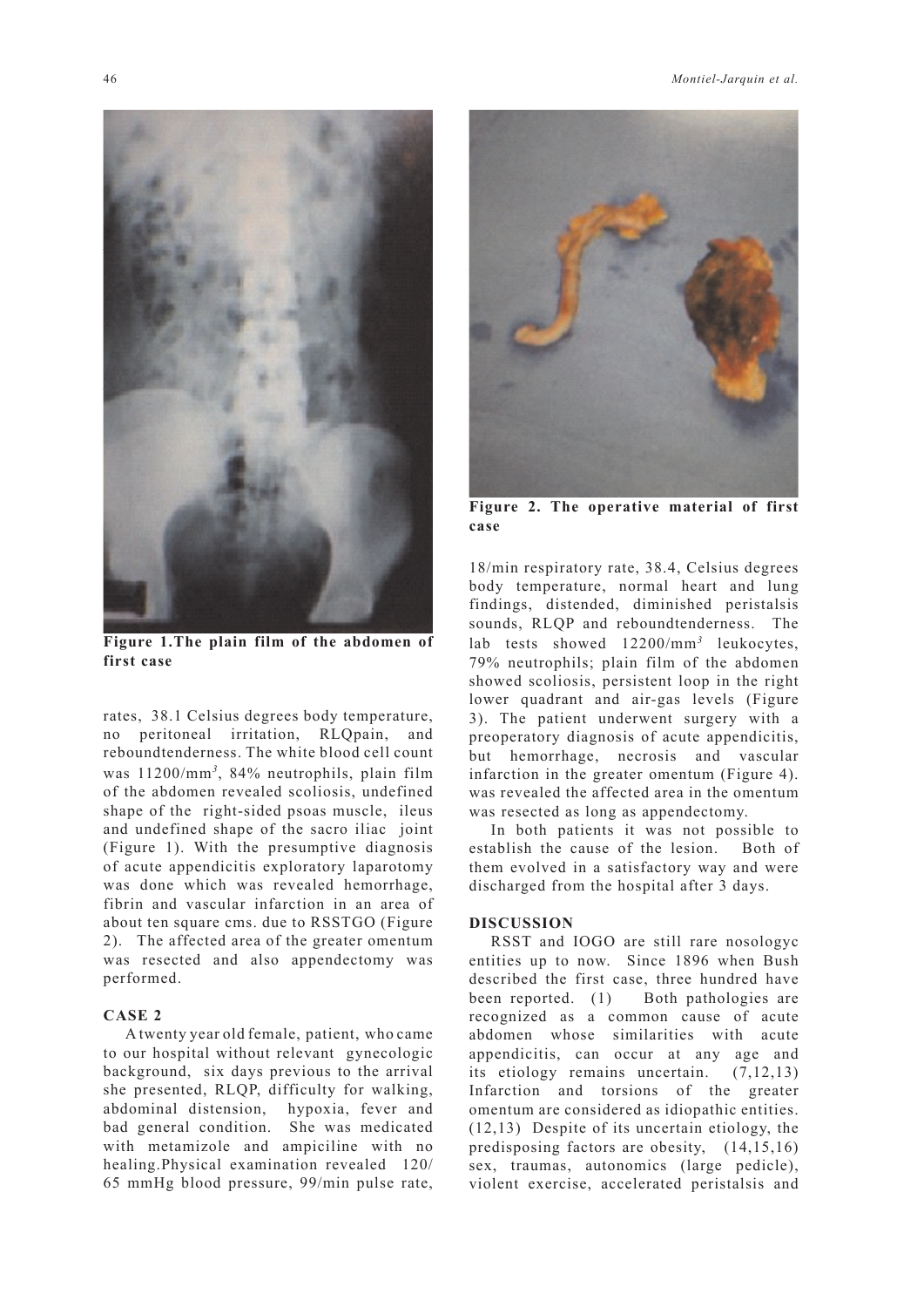

**Figure 3. The plain film of the abdomen of second case**

adherences. Symptoms correspond to a whole acute abdomen frequently confused with acute appendicitis, gynecologic disorders among others. (17) The patients present right and left lower quadrant pain, right upper quadrant pain, depending on the location of the lesion; nausea, vomiting and diarrhea, constipation, fever, anorexia; white blood cell count can be normal or slightly elevated and a mass can be palpated at physical examination, rebound and acute appendicitis signs. The diagnosis can be supported by ultrasound which reveals a hiperecoic ovoid mass and more specifically by Computed Axial Tomography or Magnetic Resonance Image, that show more circumscribed lesions with interposed fat, hyper-attenuated areas generally localized in the right hemiabdomen; (4,7,15,18) laparoscopy can be diagnostic or curative. (5,19,20)

Early operative intervention is necessary to avoid the increased morbidity and mortality associated with peritonitis. (21) During the laparotomic approach, if we do not find acute appendicitis and we find hemorrhagic liquid we should look for: ovarian torsion, bleeding



**Figure 4. The pathology of second patient**

Von Graff follicle; transparent liquid: intestinal occlusion; turbid liquid: bacterial or chemical peritonitis; fecaloide smell with turbid liquid: intestinal perforation; if we do not find liquid of peritoneal reaction: we should look for Meckel's diverticulitis, Crohn's disease, intestinal invagination; thinning of the terminal ileum and caecum: we should aspire the intestinal liquid to look for *Salmonella*, *Shigella* and *Yersinia*; when infarcted lymphatic nodes were found. We must take a biopsy for histopathological examination. If all this is apparently normal, we should enlarge the incision to look for pathology in the greater omentum and to continue exploring the rest of the abdominal cavity, pelvis and retro-peritoneum, proceeding to appendectomy before ending the surgical act or taking out the laparoscopic camera. (9,11,14,16)

Torsions and infarctions of the greater omentum are still unusual pathologies. Treatment includes resection of the affected area of the greater omentum, resection of the cecal appendice and release of the adherences by means of Laparoscopy or exploratory laparotomy (14). As in literature, in our patients preoperatory diagnosis was acute appendicitis and with the resection of the affected segment of the greater omentum, evolution was good, getting into the cure.

Evolution is good, curative in 100% of the cases; however a conservative treatment can be done when preoperatory diagnosis by ultrasound, computed axial tomography or magnetic resonance image is practiced.